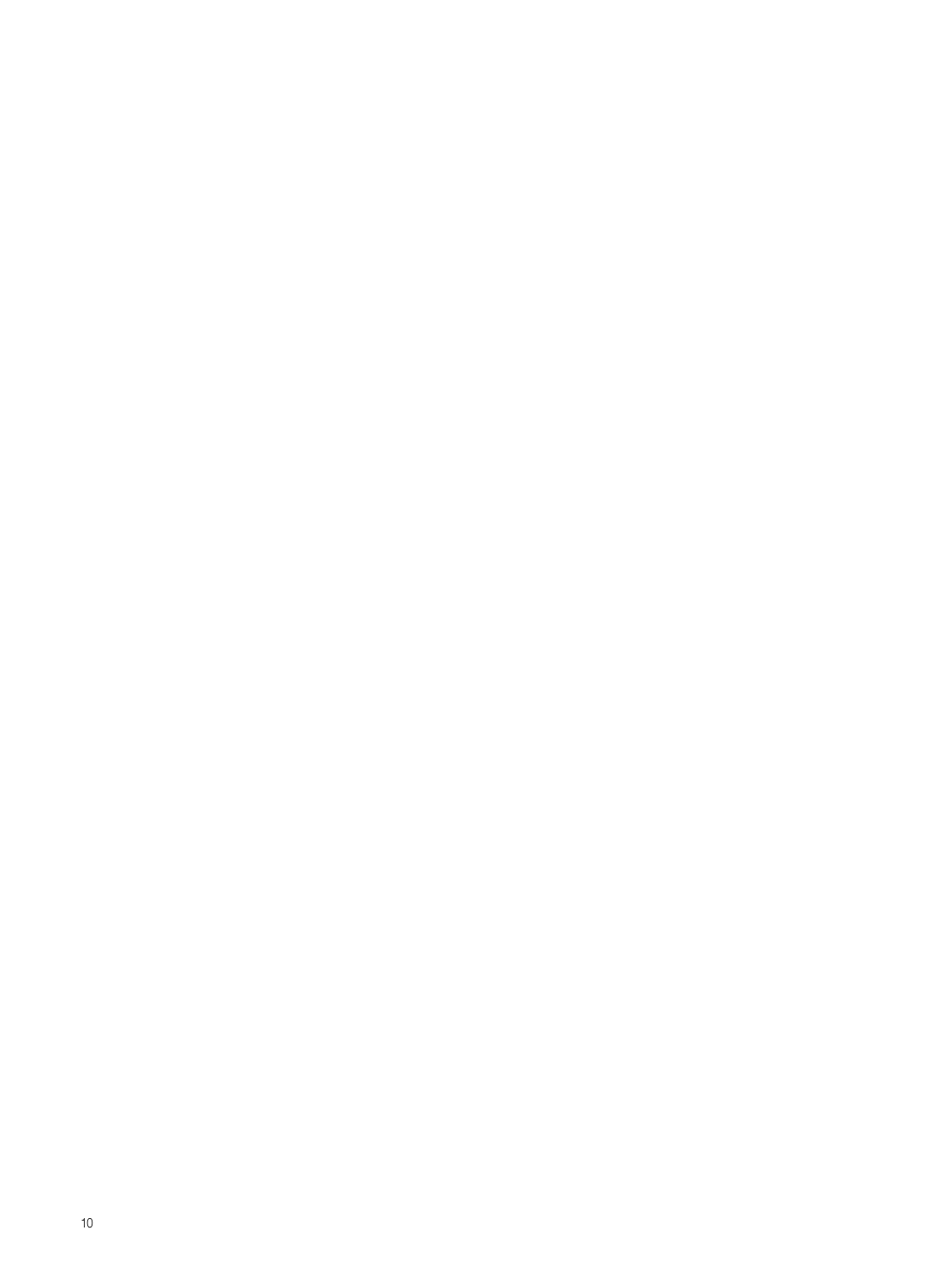The duration of GC therapy in PMR patients should be individualised and be the shortest to achieve adequate efficacy (5, D).

LoE: 2-5; SoR: B-D; LoA: 9.0 (9.0, 10).

*Summary of guidelines.* The search identified 2 CPGs that addressed the scheduling and route of administration of the first-line therapy (AGREE rating:  $R = 2$ ).

*Recommendation/supporting evidence.* ACR/EULAR 2015 (13), S3 2018 (14).

*Evidence to recommendation.* The panel endorsed the recommendations included with regards to the initial dose of GCs, but it did not recommend doses > 25 mg prednisone equivalent per day. From the results of a clinical trial (25), intramuscular (i.m.) methylprednisolone (starting dose of 120 mg methylprednisolone i.m. injection every 3 weeks) can be considered as an alternative to oral GCs, but its use is not common in the Italian setting. The position of the panel was not unanimous with regards to the administration of multiple daily doses of oral GCs in special situations, such as prominent night pain, while tapering GCs below the low-dose range (prednisone or equivalent <5 mg daily). Such regimen may be considered at the discretion of the treating physician, but it is not the usual clinical practice in the Italian setting. al dose of GCs, but<br>
recommendation can be made also for oth-<br>
oses > 25 mg pred-<br>
er non-biologic DMARDs due to the ab-<br>
sence of clinical studies in PMR, with the<br>
ntramuscular (i.m.) exception of hydroxychloroquine, wh

## **RECOMMENDATION 7: Second-line treatment**

The early introduction of methotrexate (MTX) in addition to GCs should be considered particularly in patients at high risk of relapse and/or prolonged therapy as well as in cases with risk factors, comorbidities and/or concomitant medications, where GC-related adverse events are more likely to occur. During the follow-up, MTX may also be considered in patients with relapse or experiencing GC-related adverse events. MTX has been used at oral doses of 7.5–10 mg/week in clinical trials (1, A).

The use of TNF $\alpha$  blocking agents for the treatment of PMR is not recommended (1, A).

No specific recommendation can be made for other biologic agents, including interleukin-6 inhibitors.

LoE: 1; SoR A; LoA: 10 (9.75, 10).

*Summary of guidelines.* The search identified 2 CPGs that addressed the choice of second-line therapy in PMR (AGREE rating:  $R = 2$ ).

*Recommendation/supporting evidence.* ACR/EULAR 2015 (13), S3 2018 (14).

*Evidence to recommendation.* The panel endorsed the recommendations from the CPGs included and agreed that no specific recommendation can be made also for other non-biologic DMARDs due to the absence of clinical studies in PMR, with the exception of hydroxychloroquine, which was ineffective in preventing disease flares in a retrospective clinical study (24).

# **RECOMMENDATION 8: Non-pharmacological interventions**

An individualised exercise programme should be considered for PMR patients aimed at maintaining muscular mass and function, and reducing risk of falls especially in older persons on long-term GCs as well as in frail patients. LoE: 5; SoR: D; LoA: 9.5 (8.5, 10).

*Summary of guidelines.* The search identified 2 CPGs that addressed the nonpharmacological interventions in PMR (AGREE rating:  $R = 2$ ).

*Recommendation/supporting evidence.* ACR/EULAR 2015 (13), S3 2018 (14).

*Evidence to recommendation.* The panel endorsed the recommendations from the CPGs included.

## *Recommendations for the follow-up of PMR*

## **RECOMMENDATION 9: Target of treatment and follow-up**

Treatment of PMR patients should aim at providing the best care and must be based on a decision shared by the patient and the treating physician (5, D). Patients should have an individualised PMR management plan. Patient per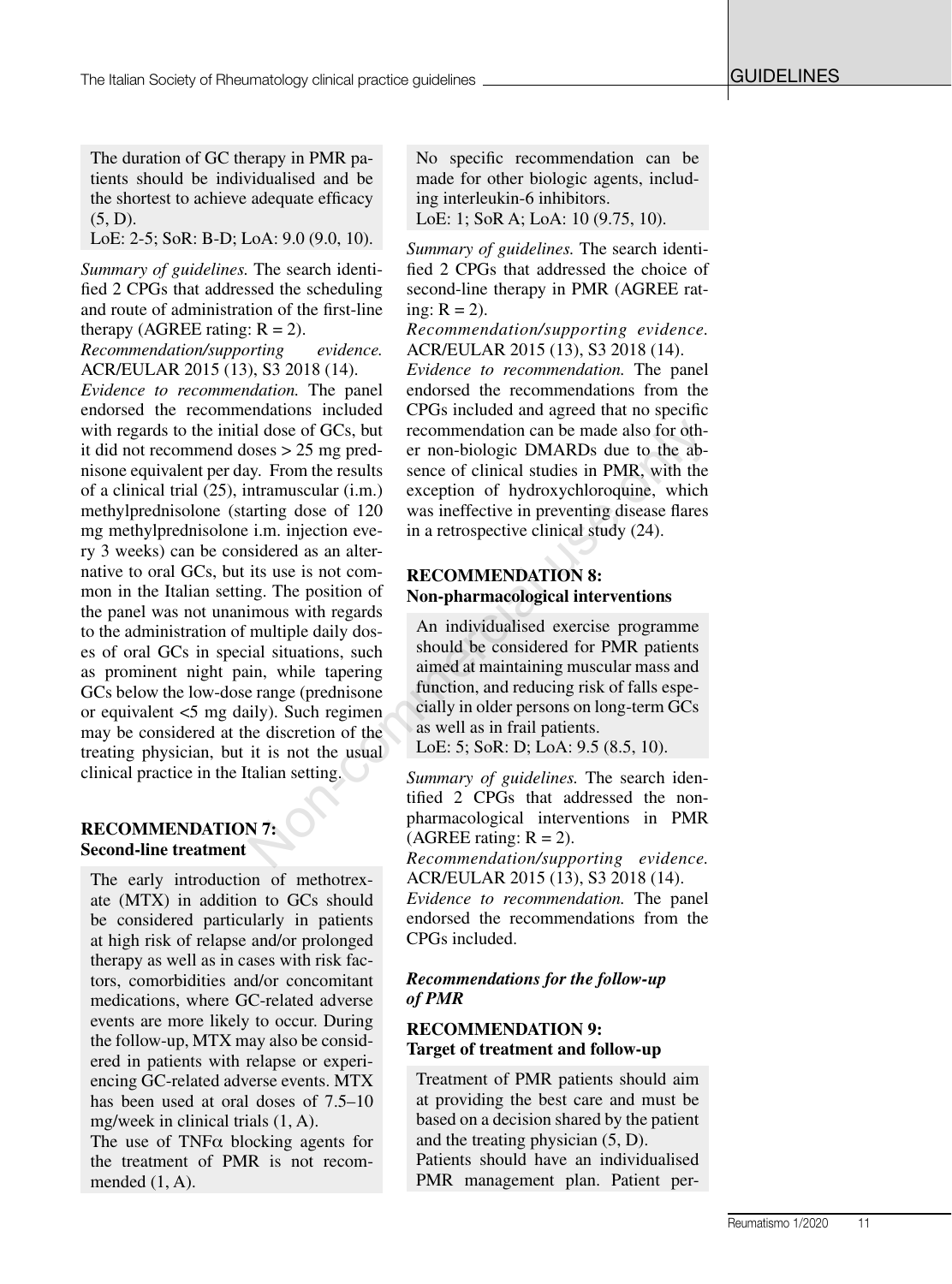spective and preferences should be considered in the individualised choice of the initial GC dose and the subsequent tapering of GCs in PMR (5, D).

Patients should have access to education focusing on the impact of PMR and treatment (including comorbidities and disease predictors) and advice on individually-tailored exercise programmes  $(5, D)$ .

Every patient treated for PMR in primary or secondary care should be monitored with the following assessments: risk factors and evidence for steroidrelated side effects, comorbidities, other relevant medications, evidence and risk factors for relapse/prolonged therapy. Follow-up visits are recommended every 4–8 weeks in the first year, every 8–12 weeks in the second year, and as indicated in case of relapse or as prednisone is tapered and discontinued (5, D).

It is important for patients to have rapid and direct access to advice from doctors, nurses or trained healthcare staff to report any changes in their condition, such as flares and adverse events (5, D). LoE: 5; SoR: D; LoA: 9.5 (8.75, 10).

*Summary of guidelines.* The search identified 2 CPGs that addressed the target of treatment and follow-up in PMR (AGREE rating:  $R = 2$ ).

*Recommendation/supporting evidence.* ACR/EULAR 2015 (13), S3 2018 (14).

*Evidence to recommendation.* The panel endorsed the recommendations from the CPGs included.

## **n** DISCUSSION AND CONCLUSIONS

This is the first guidance on management of patients with diagnosis of PMR for clinical practice in Italy, so far. These recommendations were developed from current international consensus and adapted for the context of the NHS.

Glucocorticoids are acknowledged as the mainstay of the first-line PMR treatment. In clinical practice, the initial dose was observed to be between 12.5 and 25mg

prednisone equivalent daily (26), although the scheduling, as well as the duration of therapy, were scarcely investigated (27) and the evidence backing this recommendation is currently limited. Patient reported outcomes, such as visual analogue scale for recording pain measures and fatigue, modified Health Assessment Questionnaire and Medical Outcomes Study Short Form-36 in addition to inflammatory markers, proved to perform well (28) and may help clinicians in tailoring the treatment schedule. The rapid control of symptoms and the regular recovery achieved thanks to the treatment allow the patients to be managed usually in primary care, unless the presence of atypical presentation, unresponsiveness to therapy, relapses and/or prolonged (>24 months) treatment, which is frequently observed (29, 30), may require a specialist referral. In this subset of patients, after a careful re-assessment of the diagnosis to exclude mimicking conditions, like paraneoplastic syndromes, the (early) introduction of MTX is strongly suggested to achieve disease remission as was consistently observed in an Italian cohort of PMR (31). The role of the biological therapy in PMR is still unclear. The use of TNF inhibitors is not recommended on the basis of RCTs with no evidence of large effect due to the administration of infliximab (32) and etanercept (33). The first results from clinical trials on tocilizumab seemed to be promising (34, 35), yet still insufficient to provide an evidence basis for clinical guidance. The role of non-pharmacologic treatments were considered as part of a comprehensive approach to PMR, but this recommendation was supported only by expert opinion, since clinical studies are not yet available. The actions and evidence to steel and evidence to steel and evidence to steel and evidence and risk primary care, unless factors for relapse/prolonged therapy. cal presentation, unrefollow-up visits are recommended every

> Comorbidities are frequently observed in patients with PMR and may influence the choice of treatment as well as the disease course (36). The development of cataracts may be observed due protracted therapy, but the rates of other morbidities linked to GCs, such as diabetes mellitus, hypertension (requiring medical therapy), and symptomatic vertebral fractures, are not more common in PMR compared to controls of similar age and sex (37). The need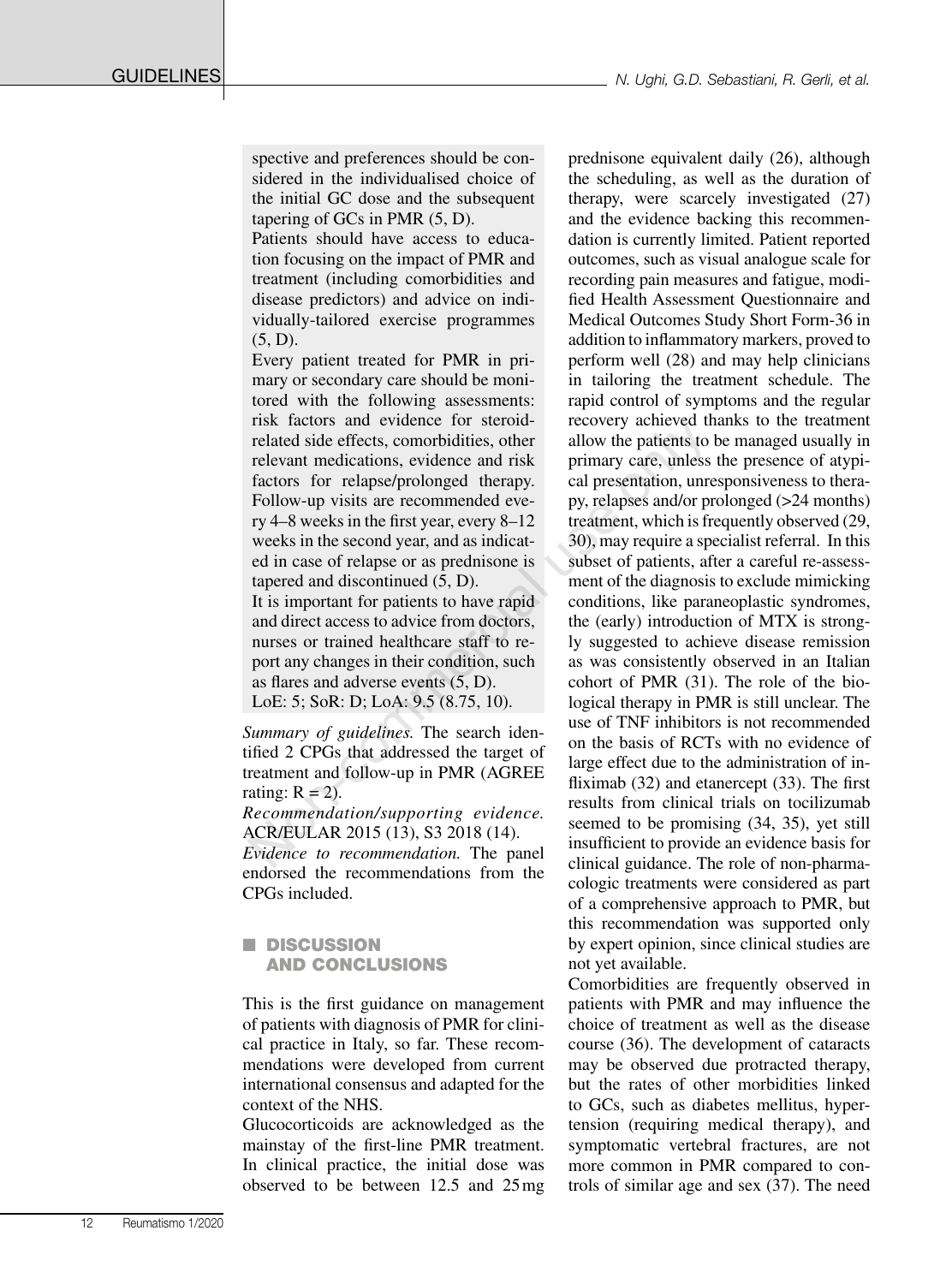for a thorough clinical assessment is recommended, because of the widespread clinical experience with a number of conditions which may mimic PMR symptoms, including rheumatoid arthritis, infective, and neoplastic diseases. However, the actual need for additional investigations should be always determined by the treating physician in order to avoid extensive screenings with negligible benefit for the patient compared to the use of the required resources. Particularly, FDG-PET/CT imaging should be used only in the specialist setting, since the indications are mainly limited to confirm the suspicion of concurrent large vessel vasculitis (8, 38). However, the role of imaging is still unclear with regards to its probability of detecting large vessel vasculitis in patients with PMR without apparent clinical signs and its potential role in monitoring the efficacy of the treatment.

Finally, the follow-up of PMR patients is heavily influenced by the definitions of disease remission and relapse due to lack of agreement. The treat-to-target strategy may be a valid concept for PMR (39), although further studies are needed before specific outcome measurement sets could be recommended (40) in accordance with patients' priorities (41).

The key strength of these guidelines is the integration of the most recent high-quality international recommendations, while the process of adaptation to the NHS context is ensured by following an acknowledged method. However, there are some limitations. Firstly, the last update of literature search is dependent upon the end-of-search date of the most recent CPGs (July 2016) (14) and subsequent evidence was not considered. Secondly, the majority of recommendations are based on low quality of evidence or expert opinion, particularly with regards to the clinical and laboratory assessment, the GC schedule, nonpharmacological interventions, and disease follow-up. This weakness is due to the absence of (high-quality) studies on PMR and should prompt more research for future recommendations.

In conclusion, these recommendations provide updated guidance including the current international consensus for the management of PMR for the Italian healthcare context. These are also endorsed by SIR as "guides" only and they do not substitute the individual clinicians' judgment, since they may not apply to all patients and all clinical situations.

#### **Plans for updates**

SIR is committed to review and update these recommendations in the future in order to keep them up-to-date and reflect the development of future treatments or advances in the management of PMR.

#### **Acknowledgements**

The Authors acknowledge all the external reviewers (in alphabetical order those who gave their consent for publication): Bartoletti P., ASL Roma 2, Roma; Borghi A., Università di Bologna, Bologna; Castagnetti M., AUSL Reggio Emilia, Associazione FOR-RHeUMA; Caporali R., Università degli Studi di Milano, Milano; Cimmino MA., Università di Genova, Genova; Dejaco, C., Azienda Sanitaria dell'Alto Adige, Brunico; Delle Sedie A., Azienda Ospedaliero-universitaria di Parma, Parma; Falsetti P., Arezzo; Gerardi MC., Spedali Civili, Università di Brescia, Brescia; Iagnocco A., Università degli Studi di Torino, Torino; Meani L., ASST Gaetano Pini-CTO, Milano; Scrivo R., Sapienza Università di Roma, Roma. We are grateful to Solazzo T. as part of SIR secretariat for administrative support, and to Antonella A. for the translation of the German guidelines into Italian. my inneut of con-<br>
nocurrent large ves-<br>
nowever, the role of<br> **Acknowledgements**<br>
with regards to its The Authors acknowledge all the external<br>
large vessel vascu-<br>
reviewers (in alphabetical order those who<br>
R without ap

#### **Disclosure statements**

N.U. reported a grant from SIR during the conduct of the study and honoraria for consultations from Grünenthal and Laborest Italia outside this submitted work; S.P. reported a grant from SIR and personal fees from Grünenthal, Accord Healthcare, Mylan outside this submitted work; A.A. reported personal fees from Novartis outside this submitted work; M.M. reported a grant from SIR and honoraria for consultations from Ely Lilly, Novartis, Sanofi, MSD, Alfa Wasserman, Celgene outside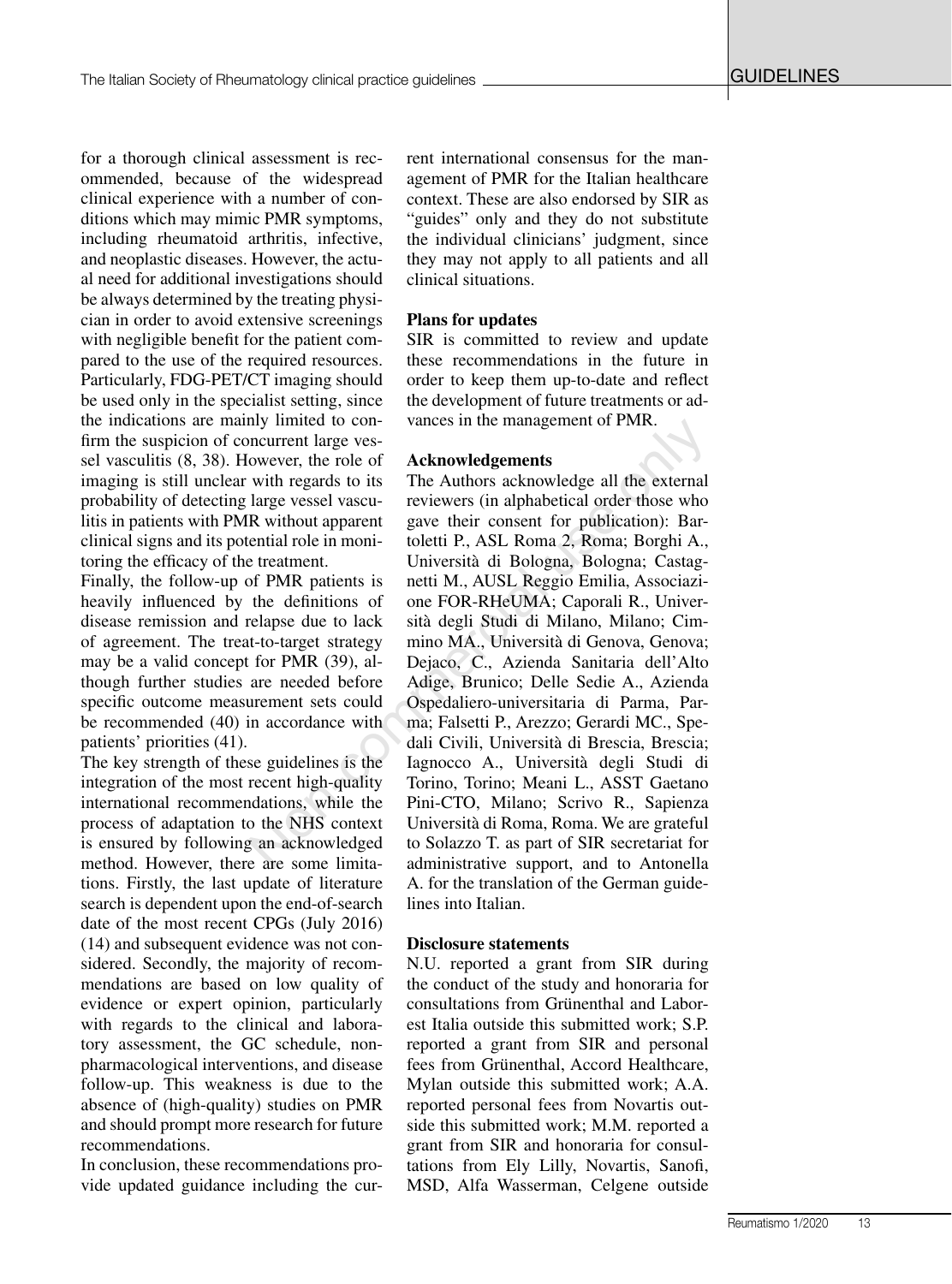GUIDELINES

this submitted work; I.P. reported personal fees for advisory board from Abbvie; C.S. reported to be involved in the development of 2015 EULAR/ACR Recommendations for the Management of Polymyalgia Rheumatica; G.D.S., R.G., F.R., C.A.S., and A.B. reported nothing to disclose.

#### **Author Contributions**

All authors were involved in drafting the article or revising critically its important intellectual contents, and all authors approved the final version for publication. Conception and design: N.U., A.B., F.R., S.P., A.A, M.M., I.P., C.A.S. Systematic review search and clinical practice guidelines rating: N.U., A.B. Analysis and discussion of the recommendations: N.U., A.B., G.S., R.G., C.S.

#### **Funding**

No specific funding from public bodies or commercial entities or non-profit organization was granted for drafting these recommendations. Non-economic support, such as meeting rooms and secretarial services, was provided by SIR to carry out the work described in this article. Conception and easign: No. U., A.B., F.A., F.A., T.A., T.A., T.A., T.A., T.A., T.A., T.A., T.A., T.A., T.A., T.A., T.A., T.A., T.A., T.A., T.A., T.A., T.A., T.A., T.A., T.A., T.A., T.A., T.A., A.B., G.S., GG. Clinical frac

### **REFERENCES**

- 1. González-Gay MA, Matteson EL, Castañeda S. Polymyalgia rheumatica. Lancet 2017; 390: 1700-12.
- 2. Gonzalez-Gay MA, Vazquez-Rodriguez TR, Lopez-Diaz MJ, et al. Epidemiology of giant cell arteritis and polymyalgia rheumatica. Arthritis Rheum. 2009; 61: 1454-61.
- 3. Boesen P, Sørensen SF. Giant cell arteritis, temporal arteritis, and polymyalgia rheumatica in a Danish county. A prospective investigation, 1982-1985. Arthritis Rheum. 1987; 30: 294-9.
- 4. Schaufelberger C, Bengtsson BA, Andersson R. Epidemiology and mortality in 220 patients with polymyalgia rheumatica. Br J Rheumatol. 1995; 34: 261-4.
- 5. Salvarani C, Macchioni P, Zizzi F, et al. Epidemiologic and immunogenetic aspects of polymyalgia rheumatica and giant cell arteritis in northern Italy. Arthritis Rheum. 1991; 34: 351-6.
- 6. De Socio A, Perrotta FM, Grasso GM, Lubrano E. Incidence of rheumatoid arthritis, psoriatic arthritis and polymyalgia rheumatica

in an inland area of central Italy: results of the CAMPO-RHE study. Postgrad Med. 2018; 130: 137-41.

- 7. Mackie SL, Hughes R, Walsh M, et al. "An impediment to living life": why and how should we measure stiffness in polymyalgia rheumatica? PLoS One. 2015; 10 :e0126758.
- 8. Dejaco C, Ramiro S, Duftner C, et al. EULAR recommendations for the use of imaging in large vessel vasculitis in clinical practice. Ann Rheum Dis. 2018; 77: 636-43.
- 9. Dasgupta B, Cimmino MA, Kremers HM, et al. 2012 Provisional classification criteria for polymyalgia rheumatica: a European League Against Rheumatism/American College of Rheumatology collaborative initiative. Arthritis Rheum. 2012; 64: 943-54.
- 10. Michet CJ, Matteson EL. Polymyalgia rheumatica. BMJ 2008; 336: 765-9.
- 11. Salvarani C, Pipitone N, Versari A, Hunder GG. Clinical features of polymyalgia rheumatica and giant cell arteritis. Nat Rev Rheumatol. 2012; 8: 509-21.
- 12. Sobrero A, Manzo C, Stimamiglio A. The role of the general practitioner and the out-of-hospital public rheumatologist in the diagnosis and follow-up of patients with polymyalgia rheumatica. Reumatismo 2018; 70: 44-50.
	- 13. Dejaco C, Singh YP, Perel P, et al. 2015 Recommendations for the management of polymyalgia rheumatica: a European League Against Rheumatism/American College of Rheumatology collaborative initiative. Ann Rheum Dis 2015; 74: 1799-807.
- 14. Buttgereit F, Brabant T, Dinges H, et al. [S3 guidelines on treatment of polymyalgia rheumatica: Evidence-based guidelines of the German Society of Rheumatology (DGRh), the Austrian Society of Rheumatology and Rehabilitation (ÖGR) and the Swiss Society of Rheumatology (SGT) and participating medical scientific specialist societies and other organizations]. Z Rheumatol. 2018; 77: 429-41.
- 15. Slart RHJA, Members of EANM Cardiovascular, Members of EANM Infection & Inflammation, Members of Committees, SNMMI Cardiovascular, Members of Council, et al. FDG-PET/CT(A) imaging in large vessel vasculitis and polymyalgia rheumatica: joint procedural recommendation of the EANM, SNMMI, and the PET Interest Group (PIG), and endorsed by the ASNC. Eur J Nucl Med Mol Imaging. 2018; 45: 1250-69.
- 16. Fervers B, Burgers JS, Haugh MC, et al. Adaptation of clinical guidelines: literature review and proposition for a framework and procedure. Int J Qual Health Care 2006; 18: 167-76.
- 17. Fervers B, Burgers JS, Voellinger R, et al. Guideline adaptation: an approach to enhance efficiency in guideline development and im-